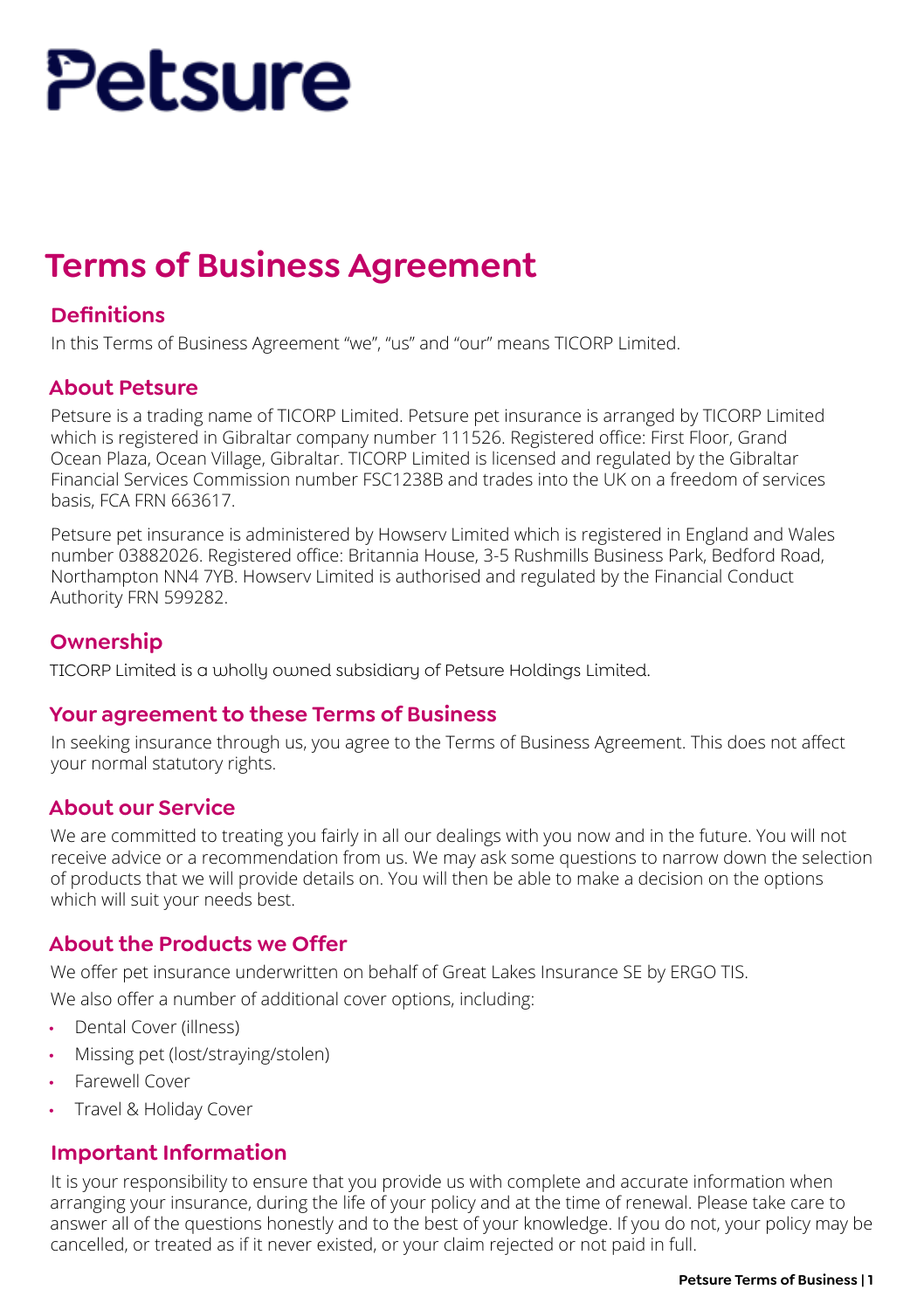When a policy and related documents (e.g. a policy summary) are issued, you are strongly advised to read them carefully as they form the basis of the cover you have purchased. If you are in doubt over any of the policy terms or conditions, please contact us and we will be happy to explain and clarify any points for you.

To contact a member of the Customer Service team for clarity or to make changes, please call 0333 006 3211 or e-mail info@petsure.com

## **Protecting Your Data**

We collect and maintain personal information to allow our insurers to underwrite and administer the policies that we issue. All personal information is treated with the utmost confidentiality and with appropriate levels of security. We will not keep your information longer than necessary. Your information will be protected from accidental or unauthorised disclosure. We will only reveal your information if it is allowed by law, authorised by you, to prevent fraud or in order that we can liaise with our agents in the administration of this policy.

Insurers share information with each other to aid the prevention of fraudulent claims. In the event of a claim, information is maybe placed on industry registers for analysis. Under the Data Protection Act you have the right of access to your personal records held on our files and we will provide this information should you request it via a subject access request form.

For further information about your rights and how we process/handle your data, please read the Privacy Policy at www.petsure.com/privacy-policy

To provide better customer service, your calls may be recorded and monitored for quality and compliance purposes.

We will only deal with the Named policy holder with regard to pet insurance, unless we have express permission from the organiser to deal with other parties.

# **Your Cancellation Rights**

#### **Within the 14 day cooling-off period**

Please tell us immediately if your policy does not meet your requirements. If you cancel your policy within 14 days of the receipt of your documentation and you have not made or intend to make a claim, we will give you a full refund.

# **Outside of the 14 day cooling-off period**

Following this 14 day period, you continue to have the right to cancel your policy at any time by contacting us. If you do so, and you have not made or intend to make a claim\* , we will cancel your policy and;

- a. If you pay your annual premium in monthly instalments, we will not collect any further premium from you and refund any premium you have paid for cover after the cancellation date; or
- b. If you pay your annual premium as a single amount in advance, we will refund the premium you have paid for cover after the cancellation date.

If you have made or intend to make a claim\*, no premium refund will be made.

\* In the event that the only claim you have made or intend to make in the policy year, is due to the death, loss, theft or straying of your pet, resulting in the cancellation of your policy, this will not affect your rights under a. or b. above.

# **Multiple pets**

In the event that more than one pet is insured on your policy, the cancellation terms above will only apply to that part of the cover, premium and claims, corresponding to the pet whose cover is to be cancelled.

# **If we cancel Your Policy**

We may cancel your policy at any time by giving you 14 days' notice in writing. If this happens:

- a. If you pay your annual premium in monthly instalments, we will not collect any further premium from you; or
- b. If you pay your annual premium as a single amount in advance, we will refund the premium you have paid for cover after the cancellation date.

Once your policy has been cancelled your cover will end and you will not be able to make a claim.

# **Quotation Validity**

Petsure quotes are valid for 30 days. We reserve the right to pass on any increases to premiums at any time.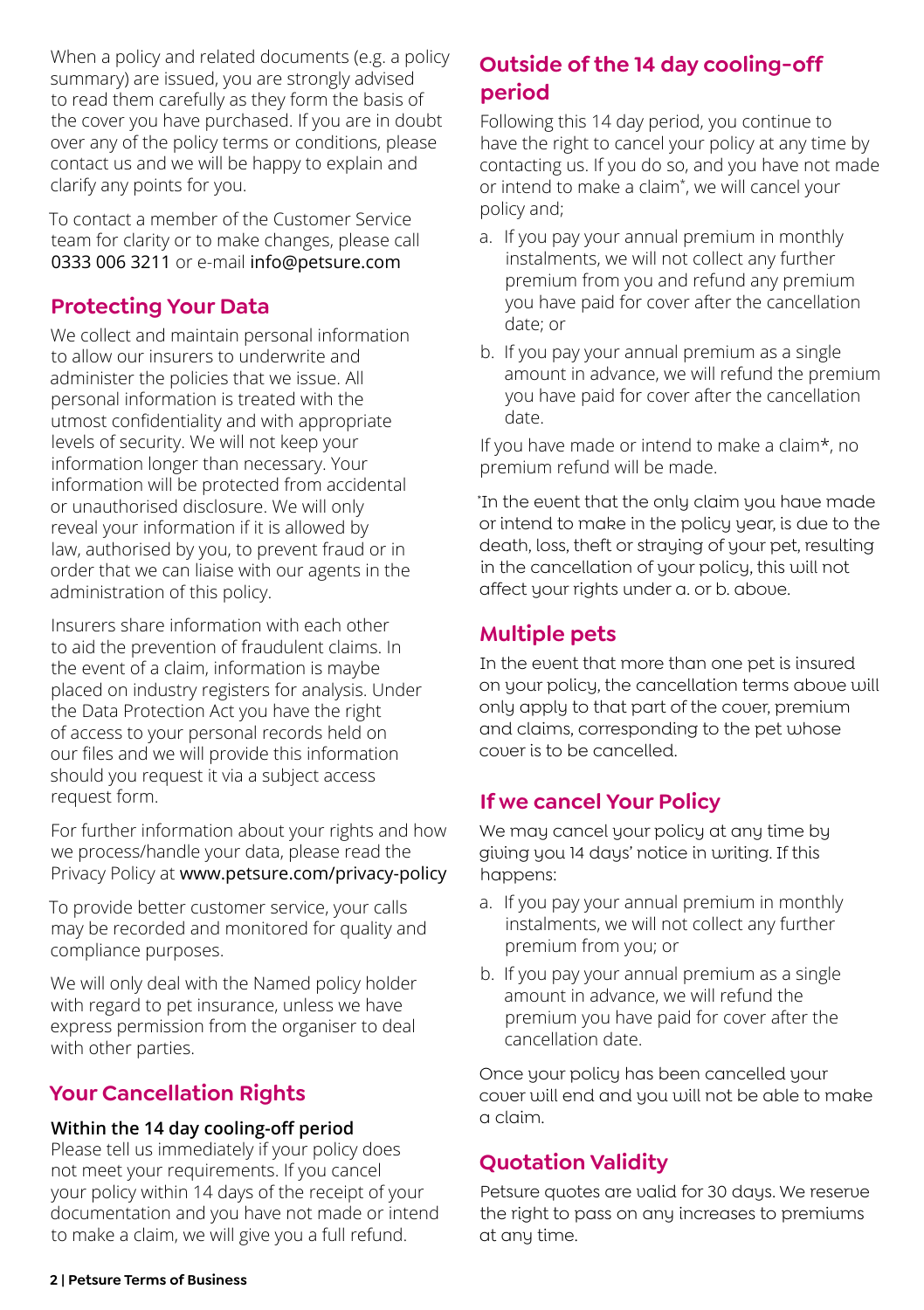### **Our Administration Charges**

We arrange the policy with the insurer on your behalf. You do not pay us a fee for doing this. We are remunerated from commission from the insurer which is a percentage of the total annual premium.

Please see your policy document for full details. Refunds will be processed within 28 days.

#### **Payment & Payment Charges**

#### **Method of Payment**

You can pay for your insurance in full, by credit or debit card or you can choose to spread the cost by paying in instalments by credit or debit card.

# **Paying by Instalments**

If you choose to pay by monthly instalments, you will pay an initial payment by credit or debit card, 1 month's instalment, followed by 11 equal instalments by credit or debit card.

You confirm that you are able to afford the monthly payments as they become due. We will create a continuous payment authority to process monthly payments.

If we are unsuccessful in collecting your monthly instalment, we will attempt to collect a second time 7 days after the initial attempt, should this be unsuccessful we will attempt a third and final time 14 day after the initial attempt. If this attempt defaults, your policy will be terminated.

If you make a change to your policy mid-term, you will be able to pay by credit / debit card or you can add the cost on to your monthly instalments. Please note that in the event of a claim, the full premium will still be due and must be paid.

#### **What Is Continuous Payment Authority And How Does It Work?**

A Continuous Payment Authority sometimes also called a 'recurring payment', authorises Petsure to take an agreed amount from your bank account to pay for your Policy.

We will ask you for the card number from which you wish us to collect your payments.

The first amount is 1 month is on the date you purchase the agreement, following payments will be on the monthly anniversary of your policy start date. If you wish to change this date to one that is more appropriate to your needs, please contact us on 0333 006 3211.

We will never apply to take money from your account or vary the amount where you have not agreed to in advance.

# **What If Sufficient Funds Are Not Available On The Agreed Date?**

If sufficient funds are not available from your account on the agreed date, your card issuer may decline the Continuous Payment Authority request. If your card issuer declines a payment we will attempt to collect a second time seven (7) days after the initial attempt, should this be unsuccessful we will attempt for a third and final time fourteen (14) days after the initial attempt. If this attempt defaults, your Policy will be terminated on the fifteenth (15) day. We will cancel any future Continuous Payment Authority requests.

#### **Cancel Continuous Payment Authority**

You can cancel your Continuous Payment Authority at any time simply by contacting us and asking us to stop the payments. You can also stop the payments with your card issuer.

You will need to set up an acceptable alternative payment method.

#### **Alternative Repayment Options**

You can pay for your Policy in full at any time. For further details please contact us on 0333 006 3211.

#### **Client Money**

We act as an agent for the insurer for the collection of premiums and payment of premiums. Your money is held in an Insurer Trust Account, which is managed in accordance with the FCA statutory trust rules. This means that premiums are treated as being received by the insurer when received in our bank account and any premium refund is treated as received by you when it is actually paid over to you.

#### **Changes to Your Underwriter**

We reserve the right to engage a new insurance provider for part or all of your policy in the future. Should this happen we will write a minimum of 21 days in advance informing you of, details of your new provider as well as any amendments to your policy. Through the purchase or renewal of your policy you consent to the potential transfer of your cover and any personal data held about you being shared with an alternative insurance provider. If at any point you wish to withdraw your consent to this, please call Petsure Customer Service on 0333 006 3211 or e-mail info@petsure.com.